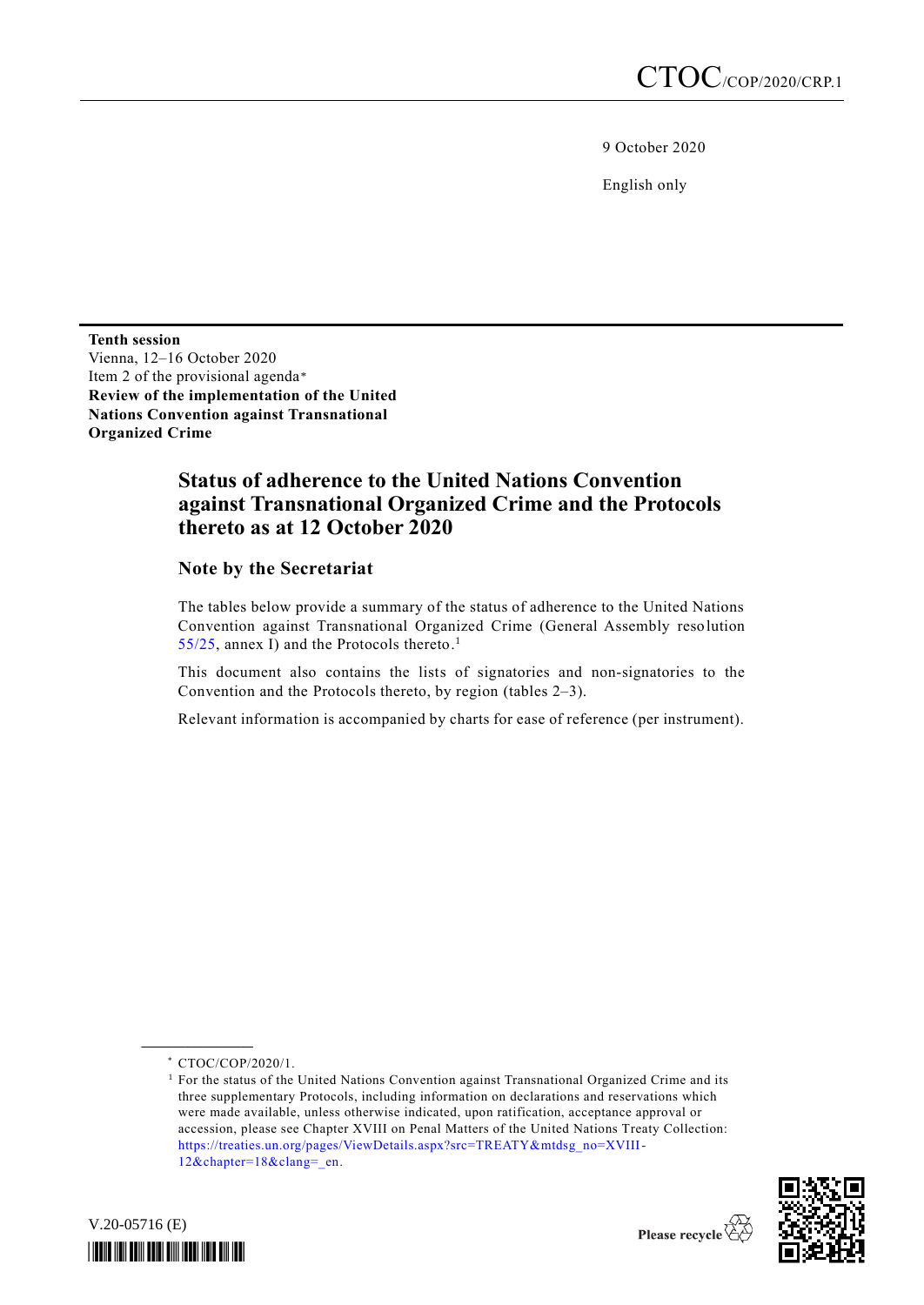## **A. Summary of States Parties and signatories of the United Nations Convention against Transnational Organized Crime and the Protocols thereto**

| International instrument                                                                                                | Signatories | Parties |
|-------------------------------------------------------------------------------------------------------------------------|-------------|---------|
| United Nations Convention against Transnational Organized<br>Crime                                                      | 147         | 190     |
| Protocol to Prevent, Suppress and Punish Trafficking in Persons,<br>Especially Women and Children                       | 117         | 178     |
| Protocol against the Smuggling of Migrants by Land, Sea and<br>Air                                                      | 112         | 149     |
| Protocol against the Illicit Manufacturing of and Trafficking in<br>Firearms, Their Parts and Components and Ammunition | 52          | 119     |

## **B. States Parties to the United Nations Convention against Transnational Organized Crime and the Protocols thereto, by region**

Table 1

|                                     | Date of ratification, acceptance $(A)$ , approval $(AA)$ , accession $(a)$ or succession $(d)$ |                                    |                                   |                            |
|-------------------------------------|------------------------------------------------------------------------------------------------|------------------------------------|-----------------------------------|----------------------------|
|                                     | Organized Crime<br>Convention                                                                  | Trafficking in<br>Persons Protocol | Smuggling of<br>Migrants Protocol | Firearms Protocol          |
| Africa                              |                                                                                                |                                    |                                   |                            |
| Algeria                             | 7 Oct. 2002                                                                                    | 9 Mar. 2004                        | 9 Mar. 2004                       | 25 Aug. 2004 <sup>a</sup>  |
| Angola                              | 1 Apr. 2013                                                                                    | 19 Sept. 2014 <sup>a</sup>         | 19 Sept. 2014 <sup>a</sup>        | 19 Sept. 2014 <sup>a</sup> |
| Benin                               | 30 Aug. 2004                                                                                   | 30 Aug. 2004                       | 30 Aug. 2004                      | 30 Aug. 2004               |
| Botswana                            | 29 Aug. 2002                                                                                   | 29 Aug. 2002                       | 29 Aug. 2002                      |                            |
| Burkina Faso                        | 15 May 2002                                                                                    | 15 May 2002                        | 15 May 2002                       | 15 May 2002                |
| Burundi                             | 24 May 2012                                                                                    | 24 May 2012                        | 24 May 2012                       | 24 May 2012 <sup>a</sup>   |
| Cameroon                            | 6 Feb. 2006                                                                                    | 6 Feb. 2006                        | 6 Feb. 2006                       |                            |
| Cabo Verde                          | 15 July 2004                                                                                   | 15 July 2004                       | 15 July 2004                      | 15 July 2004 <sup>a</sup>  |
| Central African<br>Republic         | 14 Sept. 2004 <sup>a</sup>                                                                     | 6 Oct. 2006 <sup>a</sup>           | 6 Oct. 2006 <sup>a</sup>          | 6 Oct. 2006 <sup>a</sup>   |
| Chad                                | 18 Aug. 2009 <sup>a</sup>                                                                      | 18 Aug. 2009 <sup>a</sup>          |                                   |                            |
| Comoros                             | 25 Sept. 2003 <sup>a</sup>                                                                     | 23 Jun 2020 a                      |                                   |                            |
| Côte d'Ivoire                       | 25 Oct. 2012                                                                                   | 25 Oct. 2012 <sup>a</sup>          | 8 Jun. 2017ª                      | 25 Oct. 2012 <sup>a</sup>  |
| Democratic Republic<br>of the Congo | 28 Oct. 2005 <sup>a</sup>                                                                      | 28 Oct. 2005 <sup>a</sup>          | 28 Oct. 2005 <sup>a</sup>         | 28 Oct. 2005 <sup>a</sup>  |
| Djibouti                            | 20 Apr. 2005 <sup>a</sup>                                                                      | 20 Apr. 2005 <sup>a</sup>          | 20 Apr. 2005 <sup>a</sup>         |                            |
| Egypt                               | 5 Mar. 2004                                                                                    | 5 Mar. 2004                        | 1 Mar. 2005 <sup>a</sup>          |                            |
| Equatorial Guinea                   | 7 Feb. 2003                                                                                    | 7 Feb. 2003                        |                                   |                            |
| Eritrea                             | 25 Sept. 2014 <sup>a</sup>                                                                     | 25 Sept. 2014 <sup>a</sup>         |                                   |                            |
| Eswatini                            | 24 Sept. 2012                                                                                  | 24 Sept. 2012                      | 24 Sept. 2012                     | 24 Sept. 2012 <sup>a</sup> |
| Ethiopia                            | 23 July 2007                                                                                   | 22 June. 2012 <sup>a</sup>         | 22 June $2012a$                   | 22 June $2012^a$           |
| Gabon                               | 15 Dec. 2004 <sup>a</sup>                                                                      | 22 Sept. 2010 <sup>a</sup>         | 10 May 2019 a                     | 22 Sept. 2010 <sup>a</sup> |
| Gambia                              | 5 May 2003                                                                                     | 5 May 2003                         | 5 May 2003                        |                            |
| Ghana                               | 21 Aug. 2012                                                                                   | 21 Aug. 2012 <sup>a</sup>          | 21 Aug. 2012 <sup>a</sup>         | 14 Jan. 2014 <sup>a</sup>  |
| Guinea                              | 9 Nov. 2004 <sup>a</sup>                                                                       | 9 Nov. 2004 <sup>a</sup>           | 8 June 2005 <sup>a</sup>          |                            |
| Guinea-Bissau                       | 10 Sept. 2007                                                                                  | 10 Sept. 2007                      |                                   | 24 Sept. 2013 <sup>a</sup> |
| Kenya                               | 16 June 2004 <sup>a</sup>                                                                      | 5 Jan. 2005ª                       | 5 Jan. 2005 <sup>a</sup>          | 5 Jan. 2005ª               |
| Lesotho                             | 24 Sept. 2003                                                                                  | 24 Sept. 2003                      | 24 Sept. 2004                     | 24 Sept. 2003 <sup>a</sup> |
| Liberia                             | 22 Sept. 2004 <sup>a</sup>                                                                     | 22 Sept. 2004 <sup>a</sup>         | 22 Sept. 2004 <sup>a</sup>        | 22 Sept. 2004 <sup>a</sup> |
| Libya                               | 18 June 2004                                                                                   | 24 Sept. 2004                      | 24 Sept. 2004                     | 18 June 2004               |
| Madagascar                          | 15 Sept. 2005                                                                                  | 15 Sept. 2005                      | 15 Sept. 2005                     | 15 Sept. 2005              |
| Malawi                              | 17 Mar. 2005                                                                                   | 17 Mar. 2005 <sup>a</sup>          | 17 Mar. 2005 <sup>a</sup>         | 17 Mar. 2005 <sup>a</sup>  |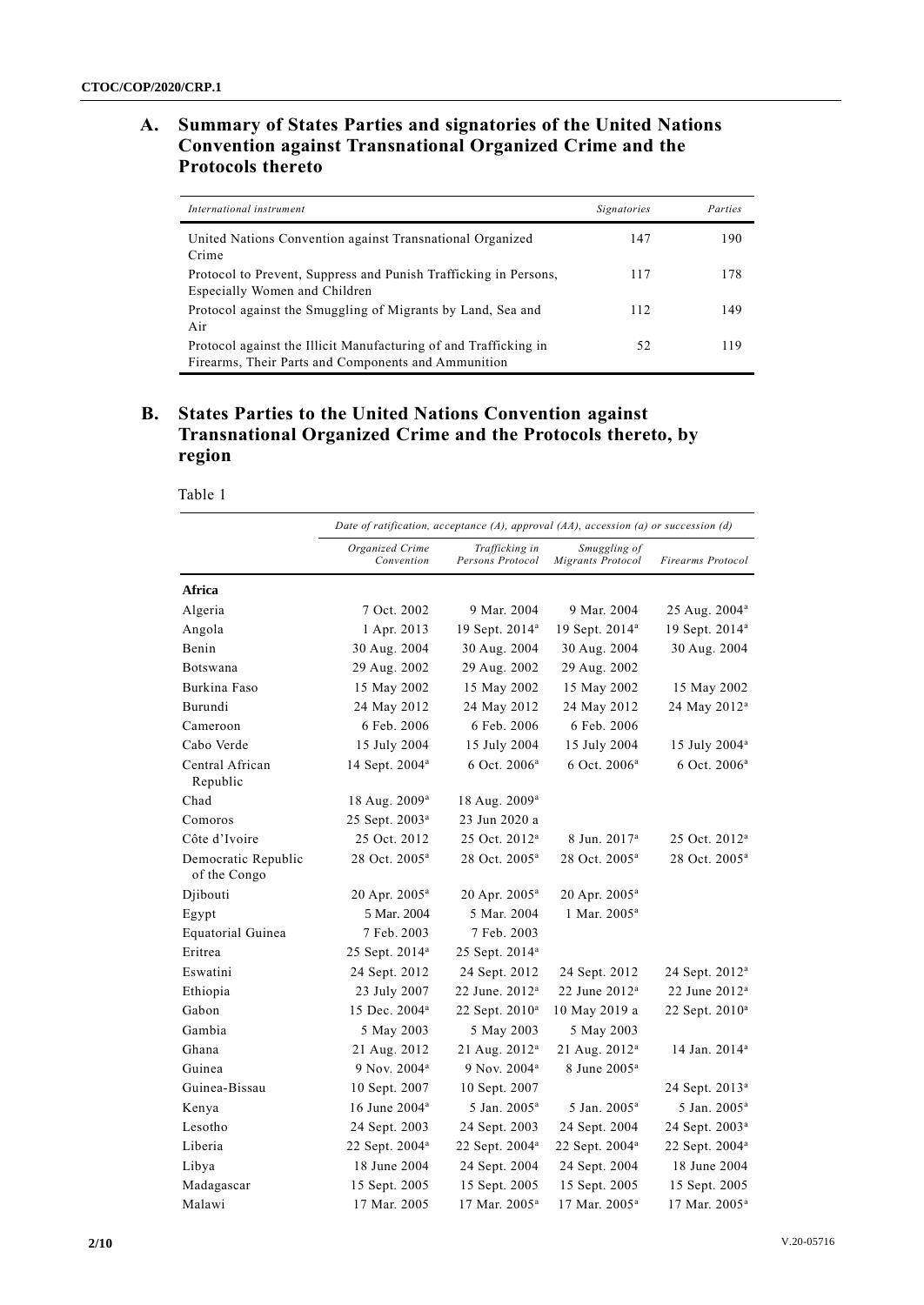|                                          | Date of ratification, acceptance $(A)$ , approval $(A)$ , accession $(a)$ or succession $(d)$ |                                    |                                   |                            |
|------------------------------------------|-----------------------------------------------------------------------------------------------|------------------------------------|-----------------------------------|----------------------------|
|                                          | Organized Crime<br>Convention                                                                 | Trafficking in<br>Persons Protocol | Smuggling of<br>Migrants Protocol | Firearms Protocol          |
| Mali                                     | 12 Apr. 2002                                                                                  | 12 Apr. 2002                       | 12 Apr. 2002                      | 3 May 2002                 |
| Mauritania                               | 22 July 2005 <sup>a</sup>                                                                     | 22 July 2005 <sup>a</sup>          | 22 July 2005 <sup>a</sup>         | 22 July 2005 <sup>a</sup>  |
| Mauritius                                | 21 Apr. 2003                                                                                  | 24 Sept. 2003 <sup>a</sup>         | 24 Sept. 2003 <sup>a</sup>        | 24 Sept. 2003 <sup>a</sup> |
| Morocco                                  | 19 Sept. 2002                                                                                 | 25 Apr. 2011 <sup>a</sup>          |                                   | 8 Apr. 2009 <sup>a</sup>   |
| Mozambique                               | 20 Sept. 2006                                                                                 | 20 Sept. 2006                      | 20 Sept. 2006                     | 20 Sept. 2006 <sup>a</sup> |
| Namibia                                  | 16 Aug. 2002                                                                                  | 16 Aug. 2002                       | 16 Aug. 2002                      |                            |
| Niger                                    | 30 Sept. 2004                                                                                 | 30 Sept. 2004                      | 18 Mar. 2009 <sup>a</sup>         |                            |
| Nigeria                                  | 28 June 2001                                                                                  | 28 June 2001                       | 27 Sept. 2001                     | 3 Mar. 2006                |
| Rwanda                                   | 26 Sept. 2003                                                                                 | 26 Sept. 2003                      | 4 Oct. 2006                       | 4 Oct. 2006 <sup>a</sup>   |
| Sao Tome and<br>Principe                 | 12 Apr. 2006 <sup>a</sup>                                                                     | 23 Aug. 2006 <sup>a</sup>          | 12 Apr. 2006 <sup>a</sup>         | 12 Apr. 2006 <sup>a</sup>  |
| Senegal                                  | 27 Oct. 2003                                                                                  | 27 Oct. 2003                       | 27 Oct. 2003                      | 7 Apr. 2006                |
| Seychelles                               | 22 Apr. 2003                                                                                  | 22 June 2004                       | 22 June 2004                      |                            |
| Sierra Leone                             | 12 Aug. 2014                                                                                  | 12 Aug. 2014                       | 12 Aug. 2014                      | 12 Aug. 2014               |
| South Africa                             | 20 Feb. 2004                                                                                  | 20 Feb. 2004                       | 20 Feb. 2004                      | 20 Feb. 2004               |
| Sudan                                    | 10 Dec. 2004                                                                                  | 2 Dec. 2014 <sup>a</sup>           | 9 Oct 2018 a                      | 4 Oct 2018 a               |
| Togo                                     | 2 July 2004                                                                                   | 8 May 2009                         | 28 Sept. 2010                     | 17 July 2012 <sup>a</sup>  |
| Tunisia                                  | 19 June 2003                                                                                  | 14 July 2003                       | 14 July 2003                      | 10 Apr. 2008               |
| Uganda                                   | 9 Mar. 2005                                                                                   |                                    |                                   | 9 Mar. 2005 <sup>a</sup>   |
| United Republic of<br>Tanzania           | 24 May 2006                                                                                   | 24 May 2006                        | 24 May 2006                       | 24 May 2006 <sup>a</sup>   |
| Zambia                                   | 24 Apr. 2005 <sup>a</sup>                                                                     | 24 Apr. 2005 <sup>a</sup>          | 24 Apr. 2005 <sup>a</sup>         | 24 Apr. 2005 <sup>a</sup>  |
| Zimbabwe                                 | 12 Dec. 2007                                                                                  | 13 Dec. 2013 <sup>a</sup>          |                                   |                            |
| <b>Regional total</b>                    | 51                                                                                            | 50                                 | 43                                | 37                         |
| Asia and the Pacific                     |                                                                                               |                                    |                                   |                            |
| Afghanistan                              | 24 Sept. 2003                                                                                 | 15 Aug. 2014 <sup>a</sup>          | 2 Feb. 2017 ª                     |                            |
| Bahrain                                  | $7$ June $2004^{\circ}$                                                                       | 7 June 2004 <sup>a</sup>           | 7 June 2004 <sup>a</sup>          |                            |
| Bangladesh                               | 13 July 2011 <sup>a</sup>                                                                     | 12 Sep 2019 a                      |                                   |                            |
| Brunei Darussalam                        | 25 Mar. 2008 <sup>a</sup>                                                                     | 30 Mar 2020 a                      |                                   |                            |
| Cambodia                                 | 12 Dec. 2005                                                                                  | 2 July 2007                        | 12 Dec. 2005                      | 12 Dec. 2005 <sup>a</sup>  |
| China                                    | 23 Sept. 2003                                                                                 | 8 Feb. 2010 <sup>a</sup>           |                                   |                            |
| Cook Islands                             | 4 Mar. 2004 <sup>a</sup>                                                                      |                                    |                                   |                            |
| Democratic People's<br>Republic of Korea | 17 June 2016 <sup>a</sup>                                                                     |                                    |                                   |                            |
| Fiji                                     | 19 Sep 2017 <sup>a</sup>                                                                      | 19 Sep 2017 <sup>a</sup>           | 19 Sep 2017 <sup>a</sup>          | 19 Sep 2017 <sup>a</sup>   |
| India                                    | 5 May 2011                                                                                    | 5 May 2011                         | 5 May 2011                        | 5 May 2011                 |
| Indonesia                                | 20 Apr. 2009                                                                                  | 28 Sept. 2009                      | 28 Sept. 2009                     |                            |
| Iraq                                     | 17 Mar. 2008 <sup>a</sup>                                                                     | 9 Feb. 2009 <sup>a</sup>           | 9 Feb. 2009 <sup>a</sup>          | 23 May 2013 <sup>a</sup>   |
| Japan                                    | 11 July 2017A                                                                                 | 11 July 2017A                      | 11 July 2017A                     |                            |
| Jordan                                   | 22 May 2009                                                                                   | 11 June 2009 <sup>a</sup>          |                                   |                            |
| Kazakhstan                               | 31 July 2008                                                                                  | 31 July 2008 <sup>a</sup>          | 31 July 2008 <sup>a</sup>         | 31 July 2008 <sup>a</sup>  |
| Kiribati                                 | 15 Sept. 2005 <sup>a</sup>                                                                    | 15 Sept. 2005 <sup>a</sup>         | 15 Sept. 2005 <sup>a</sup>        |                            |
| Kuwait                                   | 12 May 2006                                                                                   | 12 May 2006 <sup>a</sup>           | 12 May 2006 <sup>a</sup>          | 30 July 2007 <sup>a</sup>  |
| Kyrgyzstan                               | 2 Oct. 2003                                                                                   | 2 Oct. 2003                        | 2 Oct. 2003                       |                            |
| Lao People's<br>Democratic Republic      | 26 Sept. 2003 <sup>a</sup>                                                                    | 26 Sept. 2003 <sup>a</sup>         | 26 Sept. 2003 <sup>a</sup>        | 26 Sept. 2003 <sup>a</sup> |
| Lebanon                                  | 5 Oct. 2005                                                                                   | 5 Oct. 2005                        | 5 Oct. 2005                       | 13 Nov. 2006               |
| Malaysia                                 | 24 Sept. 2004                                                                                 | 26 Feb. 2009 <sup>a</sup>          |                                   |                            |
| Maldives                                 | 4 Feb. 2013 <sup>a</sup>                                                                      | 14 Sept. $2016^a$                  |                                   |                            |
| Marshall Islands                         | 15 June 2011 <sup>a</sup>                                                                     |                                    |                                   |                            |
| Micronesia (Federated<br>States of)      | 24 May 2004 <sup>a</sup>                                                                      | 2 Nov. 2011 <sup>a</sup>           |                                   |                            |
| Mongolia                                 | 27 June 2008 <sup>a</sup>                                                                     | 27 June 2008 <sup>a</sup>          | 27 June 2008 <sup>a</sup>         | 27 June 2008 <sup>a</sup>  |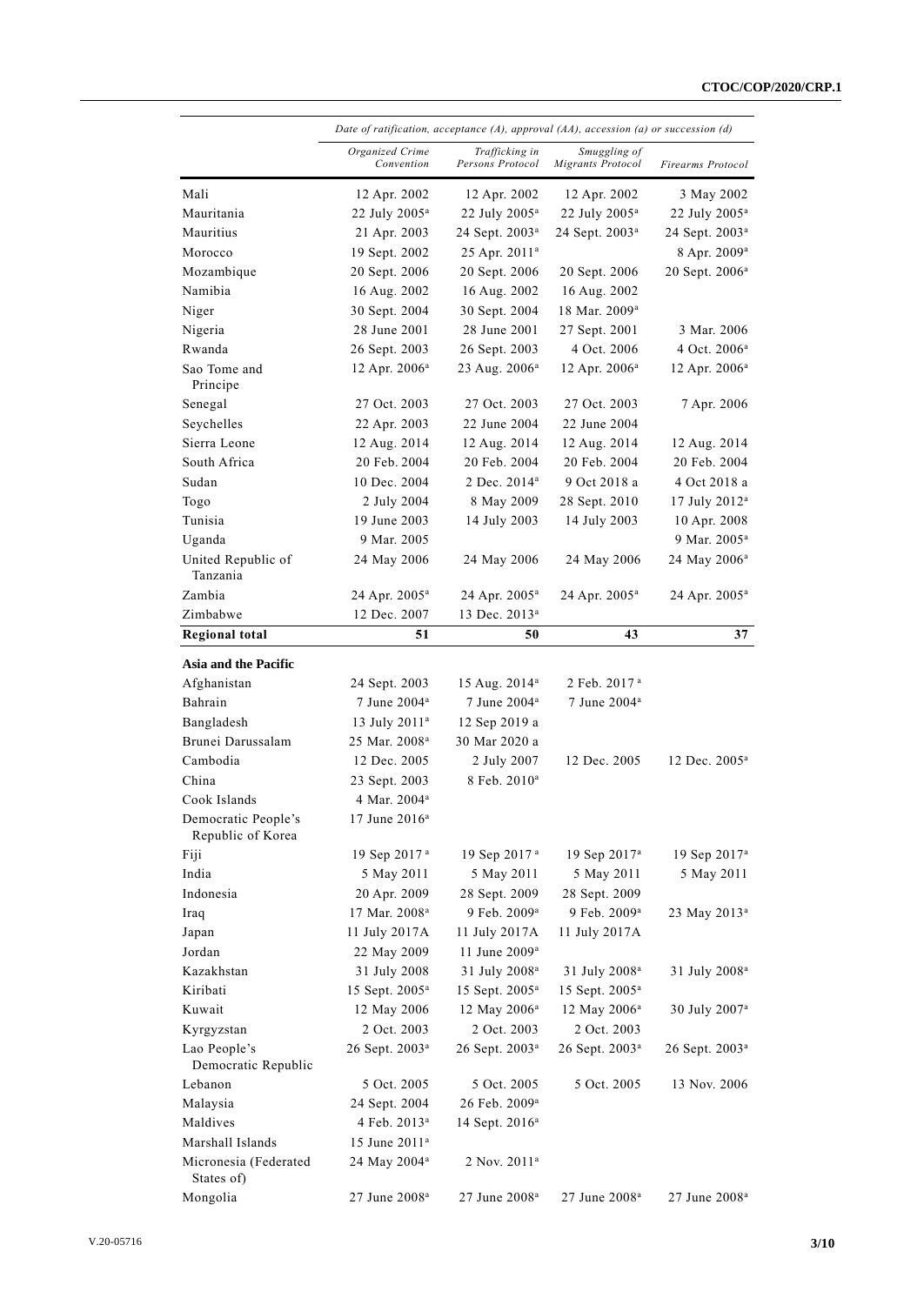#### **CTOC/COP/2020/CRP.1**

|                                | Date of ratification, acceptance (A), approval (AA), accession (a) or succession (d) |                                    |                                   |                              |
|--------------------------------|--------------------------------------------------------------------------------------|------------------------------------|-----------------------------------|------------------------------|
|                                | Organized Crime<br>Convention                                                        | Trafficking in<br>Persons Protocol | Smuggling of<br>Migrants Protocol | Firearms Protocol            |
| Myanmar                        | 30 Mar. 2004 <sup>a</sup>                                                            | 30 Mar. 2004 <sup>a</sup>          | 30 Mar. 2004 <sup>a</sup>         |                              |
| Nauru                          | 12 July 2012                                                                         | 12 July 2012                       | 12 July 2012                      | 12 July 2012                 |
| Nepal                          | 23 Dec. 2011                                                                         | 16 Jun 2020 a                      |                                   |                              |
| Niue                           | 16 July 2012 <sup>a</sup>                                                            |                                    |                                   |                              |
| Oman                           | 13 May 2005 <sup>a</sup>                                                             | 13 May 2005 <sup>a</sup>           | 13 May 2005 <sup>a</sup>          | 13 May 2005 <sup>a</sup>     |
| Pakistan                       | 13 Jan. 2010                                                                         |                                    |                                   |                              |
| Palau                          | 13 May 2019 a                                                                        | 27 May 2019 a                      | 27 May 2019 a                     | 27 May 2019 a                |
| Philippines                    | 28 May 2002                                                                          | 28 May 2002                        | 28 May 2002                       |                              |
| Qatar                          | 10 Mar. 2008 <sup>a</sup>                                                            | 29 May 2009 <sup>a</sup>           |                                   |                              |
| Republic of Korea              | 5 Nov. 2015                                                                          | 5 Nov. 2015                        | 5 Nov. 2015                       | 5 Nov. 2015                  |
| Samoa                          | 17 Dec. 2014 <sup>a</sup>                                                            |                                    |                                   |                              |
| Saudi Arabia                   | 18 Jan. 2005                                                                         | 20 July 2007                       | 20 July 2007                      | 11 Mar. 2008 <sup>a</sup>    |
| Singapore                      | 28 Aug. 2007                                                                         | 28 Sept. 2015 <sup>a</sup>         |                                   |                              |
| Sri Lanka                      | 22 Sept. 2006                                                                        | 15 June 2015                       |                                   |                              |
| State of Palestine             | 2 Jan. 2015 <sup>a</sup>                                                             | 29 Dec 2017 <sup>a</sup>           |                                   |                              |
| Syrian Arab Republic           | 8 Apr. 2009                                                                          | 8 Apr. 2009                        | 8 Apr. 2009                       |                              |
| Tajikistan                     | 8 July 2002                                                                          | 8 July 2002 <sup>a</sup>           | 8 July 2002 <sup>a</sup>          |                              |
| Thailand                       | 17 Oct. 2013                                                                         | 17 Oct. 2013                       |                                   |                              |
| Timor-Leste                    | 9 Nov. 2009 <sup>a</sup>                                                             | 9 Nov. 2009 <sup>a</sup>           | 9 Nov. 2009 <sup>a</sup>          |                              |
| Tonga                          | 3 Oct. 2014 <sup>a</sup>                                                             |                                    |                                   |                              |
| Turkmenistan                   | 28 Mar. 2005 <sup>a</sup>                                                            | 28 Mar. 2005 <sup>a</sup>          | 28 Mar. 2005 <sup>a</sup>         | 28 Mar. 2005 <sup>a</sup>    |
| United Arab Emirates           | 7 May 2007                                                                           | 21 Jan. 2009 <sup>a</sup>          |                                   |                              |
| Uzbekistan                     | 9 Dec. 2003                                                                          | 12 Aug. 2008                       |                                   |                              |
| Vanuatu                        | 4 Jan. 2006 <sup>a</sup>                                                             |                                    |                                   |                              |
| Viet Nam                       | 8 June 2012                                                                          | 8 June 2012 <sup>a</sup>           |                                   |                              |
| Yemen                          | 8 Feb. 2010                                                                          |                                    |                                   |                              |
| <b>Regional total</b>          | 51                                                                                   | 42                                 | 26                                | 15                           |
|                                |                                                                                      |                                    |                                   |                              |
| <b>Eastern Europe</b>          |                                                                                      |                                    |                                   |                              |
| Albania                        | 21 Aug. 2002                                                                         | 21 Aug. 2002                       | 21 Aug. 2002                      | 8 Feb. 2008 <sup>a</sup>     |
| Armenia                        | 1 July 2003                                                                          | 1 July 2003                        | 1 July 2003                       | 26 Jan. 2012ª                |
| Azerbaijan                     | 30 Oct. 2003                                                                         | 30 Oct. 2003                       | 30 Oct. 2003                      | 3 Dec. 2004 <sup>a</sup>     |
| Belarus                        | 25 June 2003                                                                         | 25 June 2003                       | 25 June 2003                      | 6 Oct. 2004 <sup>a</sup>     |
| Bosnia and<br>Herzegovina      | 24 Apr. 2002                                                                         | 24 Apr. 2002                       | 24 Apr. 2002                      | 1 Apr. 2008 <sup>a</sup>     |
| Bulgaria                       | 5 Dec. 2001                                                                          | 5 Dec. 2001                        | 5 Dec. 2001                       | 6 Aug. 2002                  |
| Croatia                        | 24 Jan. 2003                                                                         | 24 Jan. 2003                       | 24 Jan. 2003                      | 7 Feb. 2005 <sup>a</sup>     |
| Cyprus                         | 22 Apr. 2003                                                                         | 6 Aug. 2003                        | 6 Aug. 2003                       | 6 Aug. 2003                  |
| Czechia                        | 24 Sept. 2013                                                                        | 17 Dec. 2014                       | 24 Sept. 2013                     | 24 Sept. 2013 <sup>a</sup>   |
| Estonia                        | 10 Feb. 2003                                                                         | 12 May 2004                        | 12 May 2004                       | 12 May 2004                  |
| Georgia                        | 5 Sept. 2006                                                                         | 5 Sept. 2006                       | 5 Sept. 2006                      |                              |
| Hungary                        | 22 Dec. 2006                                                                         | 22 Dec. 2006                       | 22 Dec. 2006                      | 13 July 2011 <sup>a</sup>    |
| Latvia                         | 7 Dec. 2001                                                                          | 25 May 2004                        | 23 Apr. 2003                      | 28 July 2004 <sup>a</sup>    |
| Lithuania                      | 9 May 2002                                                                           | 23 June 2003                       | 12 May 2003                       | 24 Feb. 2005                 |
| Montenegro                     | 23 Oct. 2006 <sup>d</sup>                                                            | 23 Oct. $2006^d$                   | 23 Oct. 2006 <sup>d</sup>         | 23 Oct. 2006 <sup>d</sup>    |
| Poland                         |                                                                                      |                                    |                                   |                              |
|                                | 12 Nov. 2001                                                                         | 26 Sept. 2003                      | 26 Sept. 2003                     | 4 Apr. 2005                  |
| Republic of Moldova<br>Romania | 16 Sept. 2005                                                                        | 16 Sept. 2005                      | 28 Feb. 2006 <sup>a</sup>         | 28 Feb. 2006 <sup>a</sup>    |
| Russian Federation             | 4 Dec. 2002                                                                          | 4 Dec. 2002                        | 4 Dec. 2002                       | 16 Apr. 2004 <sup>a</sup>    |
|                                | 26 May 2004                                                                          | 26 May 2004                        | 26 May 2004                       |                              |
| Serbia<br>Slovakia             | 6 Sept. 2001                                                                         | 6 Sept. 2001                       | 6 Sept. 2001<br>21 Sept. 2004     | 20 Dec. 2005 <sup>a</sup>    |
| Slovenia                       | 3 Dec. 2003<br>21 May 2004                                                           | 21 Sept. 2004<br>21 May 2004       | 21 May 2004                       | 21 Sept. 2004<br>21 May 2004 |
|                                |                                                                                      |                                    |                                   |                              |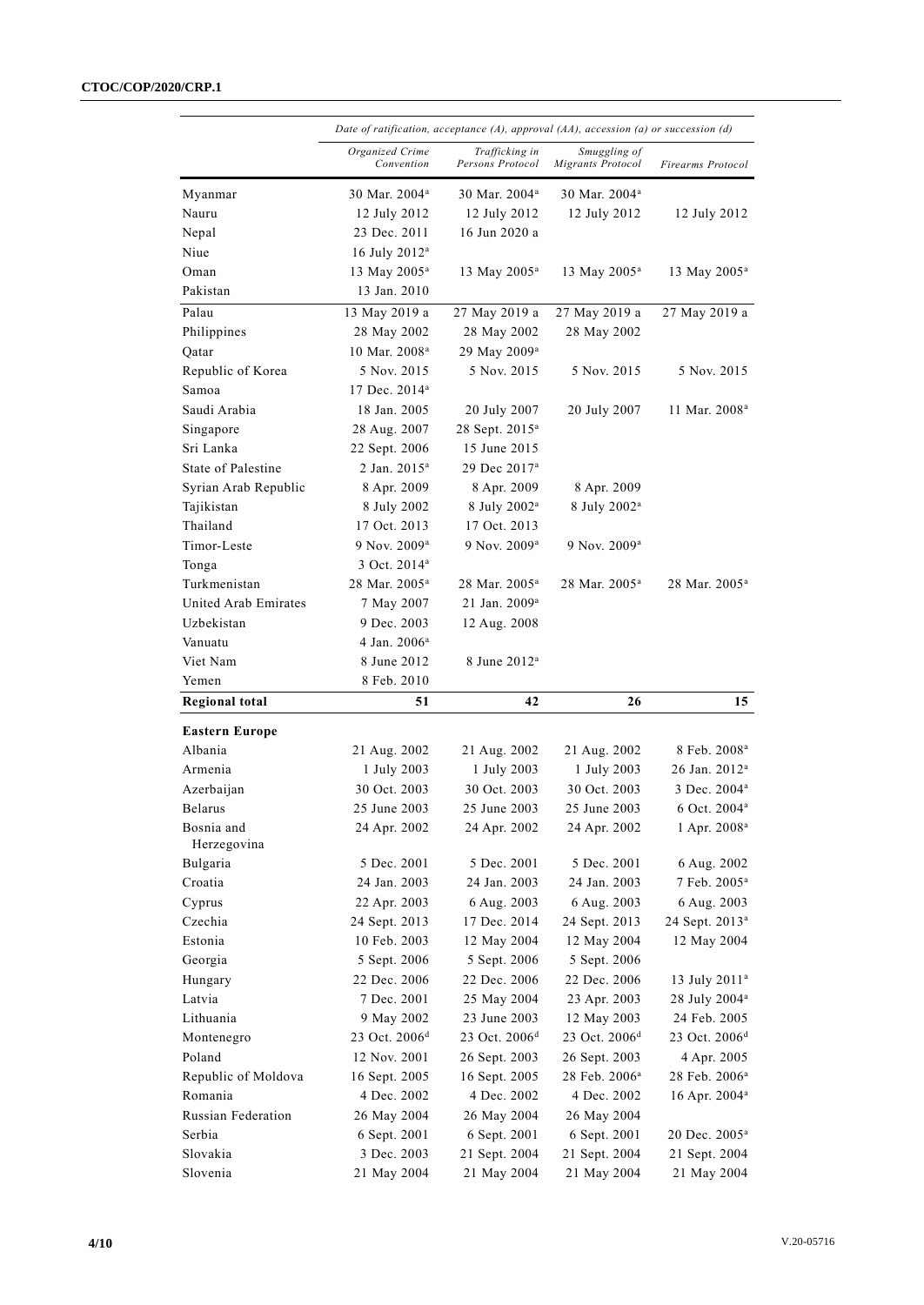|                                                 | Date of ratification, acceptance $(A)$ , approval $(AA)$ , accession $(a)$ or succession $(d)$ |                                    |                                    |                               |
|-------------------------------------------------|------------------------------------------------------------------------------------------------|------------------------------------|------------------------------------|-------------------------------|
|                                                 | Organized Crime<br>Convention                                                                  | Trafficking in<br>Persons Protocol | Smuggling of<br>Migrants Protocol  | Firearms Protocol             |
| The former Yugoslav<br>Republic of<br>Macedonia | 12 Jan. 2005                                                                                   | 12 Jan. 2005                       | 12 Jan. 2005                       | 14 Sept. 2007 <sup>a</sup>    |
| Ukraine                                         | 21 May 2004                                                                                    | 21 May 2004                        | 21 May 2004                        | 4 June 2013 <sup>a</sup>      |
| <b>Regional total</b>                           | 24                                                                                             | 24                                 | 24                                 | 22                            |
| Latin America and the Caribbean                 |                                                                                                |                                    |                                    |                               |
| Antigua and Barbuda                             |                                                                                                | $17$ Feb. $2010^a$                 |                                    |                               |
| Argentina                                       | 24 July 2002<br>19 Nov. 2002                                                                   | 19 Nov. 2002                       | $17$ Feb. $2010^a$<br>19 Nov. 2002 | $27$ Apr. $2010^a$            |
|                                                 |                                                                                                |                                    |                                    | 18 Dec. 2006                  |
| Bahamas<br>Barbados                             | 26 Sept. 2008<br>11 Nov. 2014                                                                  | 26 Sept. 2008<br>11 Nov. 2014      | 26 Sept. 2008<br>11 Nov. 2014      | 26 Sept. 2008<br>11 Nov. 2014 |
| Belize                                          |                                                                                                |                                    |                                    |                               |
|                                                 | 26 Sept. 2003 <sup>a</sup>                                                                     | 26 Sept. 2003 <sup>a</sup>         | 14 Sept. 2006 <sup>a</sup>         |                               |
| Bolivia (Plurinational<br>State of)             | 10 Oct. 2005                                                                                   | 18 May 2006                        |                                    | 1 Sept. 2020 a                |
| Brazil                                          | 29 Jan. 2004                                                                                   | 29 Jan. 2004                       | 29 Jan. 2004                       | 31 Mar. 2006                  |
| Chile                                           | 29 Nov. 2004                                                                                   | 29 Nov. 2004                       | 29 Nov. 2004                       | 17 June $2010^a$              |
| Colombia                                        | 4 Aug. 2004                                                                                    | 4 Aug. 2004                        |                                    |                               |
| Costa Rica                                      | 24 July 2003                                                                                   | 9 Sept. 2003                       | 7 Aug. 2003                        | 9 Sept. 2003                  |
| Cuba                                            | 9 Feb. 2007                                                                                    | $20$ June $2013^a$                 | $20$ June $2013^a$                 | 9 Feb. 2007 <sup>a</sup>      |
| Dominica                                        | 17 May 2013 <sup>a</sup>                                                                       | 17 May 2013 <sup>a</sup>           | 17 May 2013 <sup>a</sup>           | 17 May 2013 <sup>a</sup>      |
| Dominican Republic                              | 26 Oct. 2006                                                                                   | 5 Feb. 2008                        | 10 Dec. 2007                       | 7 Apr. 2009                   |
| Ecuador                                         | 17 Sept. 2002                                                                                  | 17 Sept. 2002                      | 17 Sept. 2002                      | 25 Sept. 2013                 |
| El Salvador                                     | 18 Mar. 2004                                                                                   | 18 Mar. 2004                       | 18 Mar. 2004                       | 18 Mar. 2004                  |
| Grenada                                         | 21 May 2004 <sup>a</sup>                                                                       | 21 May 2004 <sup>a</sup>           | 21 May 2004 <sup>a</sup>           | 21 May 2004 <sup>a</sup>      |
| Guatemala                                       | 25 Sept. 2003                                                                                  | 1 Apr. 2004 <sup>a</sup>           | 1 Apr. $2004^a$                    | 1 Apr. 2004 <sup>a</sup>      |
| Guyana                                          | 14 Sept. 2004 <sup>a</sup>                                                                     | 14 Sept. 2004 <sup>a</sup>         | $16$ Apr. $2008^a$                 | 2 May 2008 <sup>a</sup>       |
| Haiti                                           | 19 Apr. 2011                                                                                   | 19 Apr. 2011                       | 19 Apr. 2011                       | 19 Apr. 2011 <sup>a</sup>     |
| Honduras                                        | 2 Dec. 2003                                                                                    | 1 Apr. 2008 <sup>a</sup>           | 18 Nov. 2008 <sup>a</sup>          | 1 Apr. 2008 <sup>a</sup>      |
| Jamaica                                         | 29 Sept. 2003                                                                                  | 29 Sept. 2003                      | 29 Sept. 2003                      | 29 Sept. 2003                 |
| Mexico                                          | 4 Mar. 2003                                                                                    | 4 Mar. 2003                        | 4 Mar. 2003                        | 10 Apr. 2003                  |
| Nicaragua                                       | 9 Sept. 2002                                                                                   | 12 Oct. 2004 <sup>a</sup>          | 15 Feb. 2006 <sup>a</sup>          | 2 July $2007a$                |
| Panama                                          | 18 Aug. 2004                                                                                   | 18 Aug. 2004                       | 18 Aug. 2004                       | 18 Aug. 2004                  |
| Paraguay                                        | 22 Sept. 2004                                                                                  | 22 Sept. 2004                      | 23 Sept. 2008 <sup>a</sup>         | 27 Sept. 2007 <sup>a</sup>    |
| Peru                                            | 23 Jan. 2002                                                                                   | 23 Jan. 2002                       | 23 Jan. 2002                       | 23 Sept. 2003 <sup>a</sup>    |
| Saint Kitts and Nevis                           | 21 May 2004                                                                                    | 21 May 2004 <sup>a</sup>           | 21 May 2004 <sup>a</sup>           | 21 May 2004 <sup>a</sup>      |
| Saint Lucia                                     | 16 July 2013                                                                                   | 16 July 2013 <sup>a</sup>          |                                    |                               |
| Saint Vincent and the<br>Grenadines             | 29 Oct. 2010                                                                                   | 29 Oct. 2010                       | 29 Oct. 2010                       | 29 Oct. 2010 <sup>a</sup>     |
| Suriname                                        | 25 May 2007 <sup>a</sup>                                                                       | 25 May 2007 <sup>a</sup>           | 25 May 2007 <sup>a</sup>           |                               |
| Trinidad and Tobago                             | 6 Nov. 2007                                                                                    | 6 Nov. 2007                        | 6 Nov. 2007                        | 6 Nov. 2007 <sup>a</sup>      |
| Uruguay                                         | 4 Mar. 2005                                                                                    | 4 Mar. 2005                        | 4 Mar. 2005                        | 3 Apr. 2008 <sup>a</sup>      |
| Venezuela (Bolivarian<br>Republic of)           | 13 May 2002                                                                                    | 13 May 2002                        | 19 Apr. 2005                       | 10 June 2013 <sup>a</sup>     |
| <b>Regional total</b>                           | 33                                                                                             | 33                                 | 30                                 | 29                            |
| <b>Western Europe and Other</b>                 |                                                                                                |                                    |                                    |                               |
| Andorra                                         | 22 Sept. 2011                                                                                  |                                    |                                    |                               |
| Australia                                       | 27 May 2004                                                                                    | 14 Sept. 2005                      | 27 May 2004                        |                               |
| Austria                                         | 23 Sept. 2004                                                                                  | 15 Sept. 2005                      | 30 Nov. 2007                       | 9 Oct. 2013                   |
| Belgium                                         | 11 Aug. 2004                                                                                   | 11 Aug. 2004                       | 11 Aug. 2004                       | 24 Sept. 2004                 |
| Canada                                          | 13 May 2002                                                                                    | 13 May 2002                        | 13 May 2002                        |                               |
| Denmark                                         | 30 Sept. 2003                                                                                  | 30 Sept. 2003                      | 8 Dec. 2006                        | 4 Feb. 2015 <sup>AA</sup>     |
| European Union                                  | 21 May 2004 <sup>AA</sup>                                                                      | 6 Sept. 2006AA                     | 6 Sept. 2006 <sup>AA</sup>         | 21 Mar. 2014 <sup>AA</sup>    |
| Finland                                         | 10 Feb. 2004                                                                                   | 7 Sept. 2006 <sup>A</sup>          | 7 Sept. 2006 <sup>A</sup>          | 17 May 2011 <sup>A</sup>      |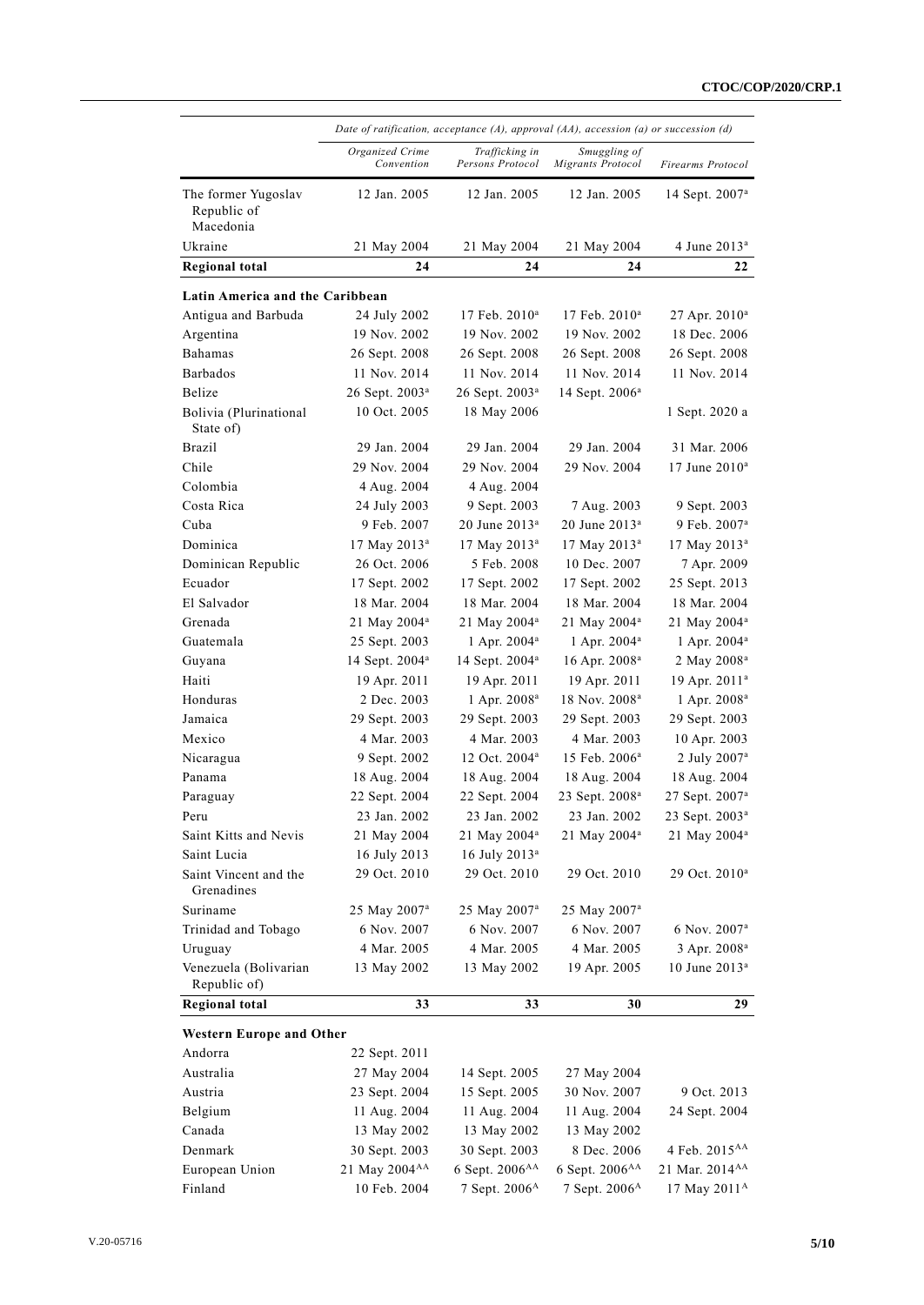#### **CTOC/COP/2020/CRP.1**

|                                                            | Date of ratification, acceptance (A), approval $(A)$ , accession (a) or succession (d) |                                    |                                   |                           |
|------------------------------------------------------------|----------------------------------------------------------------------------------------|------------------------------------|-----------------------------------|---------------------------|
|                                                            | Organized Crime<br>Convention                                                          | Trafficking in<br>Persons Protocol | Smuggling of<br>Migrants Protocol | Firearms Protocol         |
| France                                                     | 29 Oct. 2002                                                                           | 29 Oct. 2002                       | 29 Oct. 2002                      | 28 Feb 2019 a             |
| Germany                                                    | 14 June 2006                                                                           | 14 June 2006                       | 14 June 2006                      |                           |
| Greece                                                     | 11 Jan. 2011                                                                           | 11 Jan. 2011                       | 11 Jan. 2011                      | 11 Jan. 2011              |
| Holy See                                                   | 25 Jan. 2012 <sup>a</sup>                                                              |                                    |                                   |                           |
| Iceland                                                    | 13 May 2010                                                                            | 22 June 2010                       |                                   |                           |
| Ireland                                                    | 17 June 2010                                                                           | 17 June 2010                       |                                   |                           |
| Israel                                                     | 27 Dec. 2006                                                                           | 23 July 2008                       |                                   |                           |
| Italy                                                      | 2 Aug. 2006                                                                            | 2 Aug. 2006                        | 2 Aug. 2006                       | 2 Aug. 2006               |
| Liechtenstein                                              | 20 Feb. 2008                                                                           | 20 Feb. 2008                       | 20 Feb. 2008                      | 10 Dec. 2013 <sup>a</sup> |
| Luxembourg                                                 | 12 May 2008                                                                            | 20 Apr. 2009                       | 24 Sept. 2012                     |                           |
| Malta                                                      | 24 Sept. 2003                                                                          | 24 Sept. 2003                      | 24 Sept. 2003                     |                           |
| Monaco                                                     | 5 June 2001                                                                            | 5 June 2001                        | 5 June 2001                       |                           |
| Netherlands                                                | 26 May 2004                                                                            | 27 July $2005^{\text{A}}$          | 27 July 2005 <sup>A</sup>         | 8 Feb. 2005 <sup>a</sup>  |
| New Zealand                                                | 19 July 2002                                                                           | 19 July 2002                       | 19 July 2002                      |                           |
| Norway                                                     | 23 Sept. 2003                                                                          | 23 Sept. 2003                      | 23 Sept. 2003                     | 23 Sept. 2003             |
| Portugal                                                   | 10 May 2004                                                                            | 10 May 2004                        | 10 May 2004                       | 3 June 2011               |
| San Marino                                                 | 20 July 2010                                                                           | 20 July 2010                       | 20 July 2010                      |                           |
| Spain                                                      | 1 Mar. 2002                                                                            | 1 Mar. 2002                        | 1 Mar. 2002                       | 9 Feb. 2007 <sup>a</sup>  |
| Sweden                                                     | 30 Apr. 2004                                                                           | 1 July 2004                        | 6 Sept. 2006                      | 28 June 2011              |
| Switzerland                                                | 27 Oct. 2006                                                                           | 27 Oct. 2006                       | 27 Oct. 2006                      | 29 Nov. 2012 <sup>a</sup> |
| Turkey                                                     | 25 Mar. 2003                                                                           | 25 Mar. 2003                       | 25 Mar. 2003                      | 4 May 2004                |
| United Kingdom of<br>Great Britain and<br>Northern Ireland | 9 Feb. 2006                                                                            | 9 Feb. 2006                        | 9 Feb. 2006                       |                           |
| United States of<br>America                                | 3 Nov. 2005                                                                            | 3 Nov. 2005                        | 3 Nov. 2005                       |                           |
| <b>Regional total</b>                                      | 31                                                                                     | 29                                 | 26                                | 16                        |

### **C. Non-parties to the United Nations Convention against Transnational Organized Crime and/or the Protocols thereto, by region**

Table 2

### **1. Signatories of the United Nations Convention against Transnational Organized Crime and the Protocols thereto**

|                               | Date of signature             |                                    |                                   |                          |
|-------------------------------|-------------------------------|------------------------------------|-----------------------------------|--------------------------|
|                               | Organized Crime<br>Convention | Trafficking in<br>Persons Protocol | Smuggling of<br>Migrants Protocol | <b>Firearms Protocol</b> |
| Africa                        |                               |                                    |                                   |                          |
| Congo                         | 14 Dec. 2000                  | 14 Dec. 2000                       | 14 Dec. 2000                      |                          |
| Equatorial Guinea             |                               |                                    | 14 Dec. 2000                      |                          |
| Guinea-Bissau                 |                               |                                    | 14 Dec. 2000                      |                          |
| Seychelles                    |                               |                                    |                                   | 22 July 2002             |
| Uganda                        |                               | 12 Dec. 2000                       | 12 Dec. 2000                      |                          |
| Regional total                | 1                             | 2                                  | 4                                 |                          |
| Asia and the Pacific          |                               |                                    |                                   |                          |
| China                         |                               |                                    |                                   | 9 Dec. 2002              |
| Iran (Islamic Republic<br>of) | 12 Dec. 2000                  |                                    |                                   |                          |
| Japan                         |                               |                                    |                                   | 9 Dec. 2002              |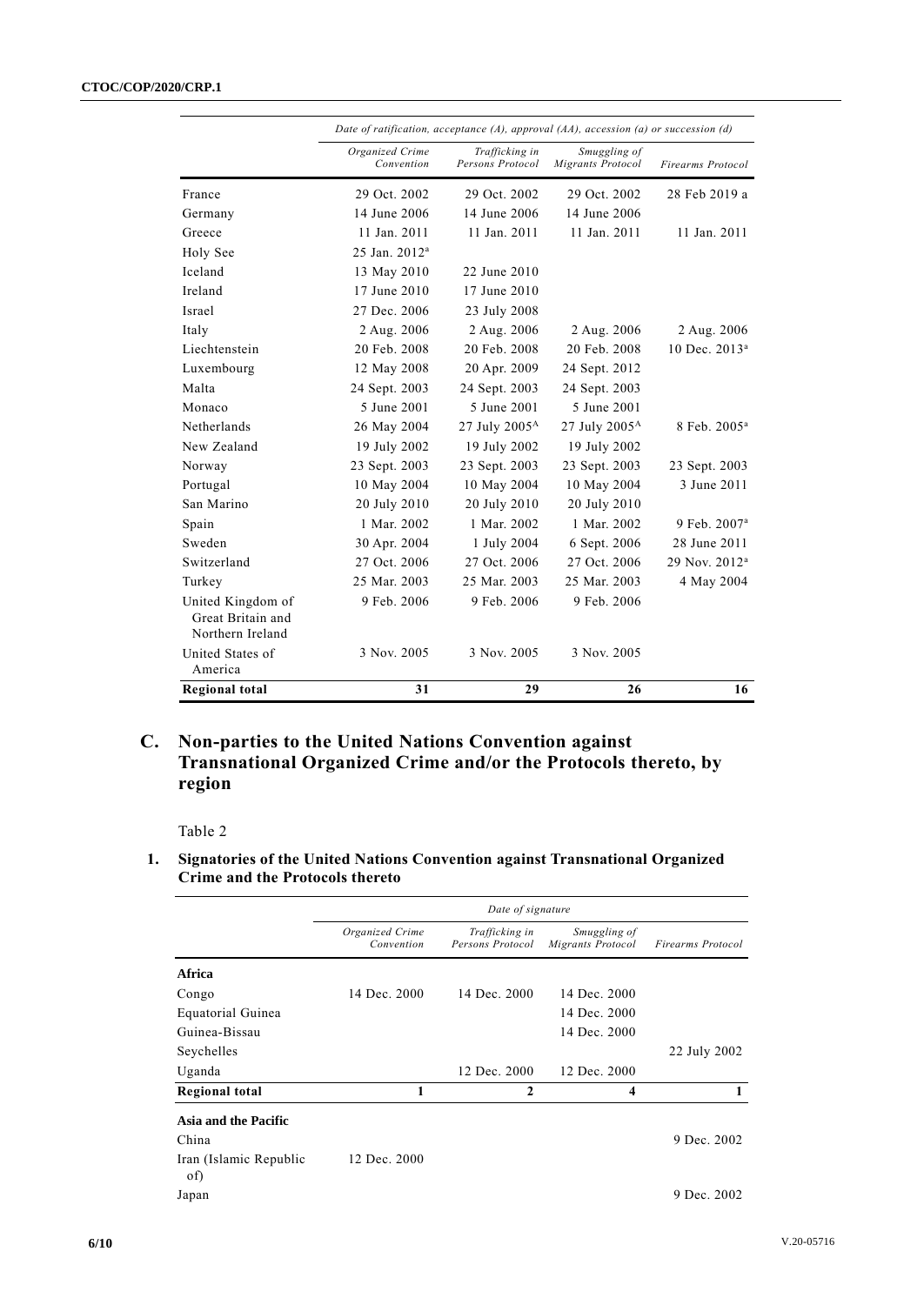|                                 | Date of signature             |                                    |                                   |                          |
|---------------------------------|-------------------------------|------------------------------------|-----------------------------------|--------------------------|
|                                 | Organized Crime<br>Convention | Trafficking in<br>Persons Protocol | Smuggling of<br>Migrants Protocol | <b>Firearms Protocol</b> |
| Sri Lanka                       |                               |                                    | 13 Dec. 2000                      |                          |
| Thailand                        |                               |                                    | 18 Dec. 2001                      |                          |
| Uzbekistan                      |                               |                                    | 28 June 2001                      |                          |
| <b>Regional total</b>           | 1                             |                                    | 3                                 | $\mathbf{2}$             |
| Latin America and the Caribbean |                               |                                    |                                   |                          |
| Bolivia (Plurinational          |                               |                                    | 12 Dec. 2000                      |                          |
| State of)                       |                               |                                    |                                   |                          |
| Regional total                  |                               |                                    | 1                                 |                          |
| <b>Western Europe and Other</b> |                               |                                    |                                   |                          |
| Australia                       |                               |                                    |                                   | 21 Dec. 2001             |
| Canada                          |                               |                                    |                                   | 20 Mar. 2002             |
| Germany                         |                               |                                    |                                   | 3 Sept. 2002             |
| Iceland                         |                               |                                    | 13 Dec. 2000                      | 15 Nov. 2001             |
| Ireland                         |                               |                                    | 13 Dec. 2000                      |                          |
| Luxembourg                      |                               |                                    |                                   | 11 Dec. 2002             |
| Monaco                          |                               |                                    |                                   | 24 June 2002             |
| United Kingdom of               |                               |                                    |                                   | 6 May 2002               |
| Great Britain and               |                               |                                    |                                   |                          |
| Northern Ireland                |                               |                                    |                                   |                          |
| Regional total                  |                               |                                    | $\mathbf{2}$                      | $\overline{7}$           |

#### **2. Non-signatories of the United Nations Convention against Transnational Organized Crime and the Protocols thereto**

|                       | Organized Crime<br>Convention | Trafficking in<br>Persons Protocol | Smuggling of<br><b>Migrants Protocol</b> | <b>Firearms Protocol</b> |
|-----------------------|-------------------------------|------------------------------------|------------------------------------------|--------------------------|
| Africa                |                               |                                    |                                          |                          |
|                       |                               |                                    |                                          | Botswana                 |
|                       |                               |                                    |                                          | Cameroon                 |
|                       |                               |                                    | Chad                                     | Chad                     |
|                       |                               |                                    | Comoros                                  | Comoros                  |
|                       |                               |                                    |                                          | Congo                    |
|                       |                               |                                    |                                          | Djibouti                 |
|                       |                               |                                    |                                          | Egypt                    |
|                       |                               |                                    |                                          | Equatorial<br>Guinea     |
|                       |                               |                                    | Eritrea                                  | Eritrea                  |
|                       |                               |                                    |                                          | Gambia                   |
|                       |                               |                                    |                                          | Guinea                   |
|                       |                               |                                    | Morocco                                  |                          |
|                       |                               |                                    |                                          | Namibia                  |
|                       |                               |                                    |                                          | Niger                    |
|                       | Somalia                       | Somalia                            | Somalia                                  | Somalia                  |
|                       | South Sudan                   | South Sudan                        | South Sudan                              | South Sudan              |
|                       |                               |                                    | Zimbabwe                                 | Zimbabwe                 |
| <b>Regional total</b> | $\overline{2}$                | $\overline{2}$                     | $\overline{7}$                           | 16                       |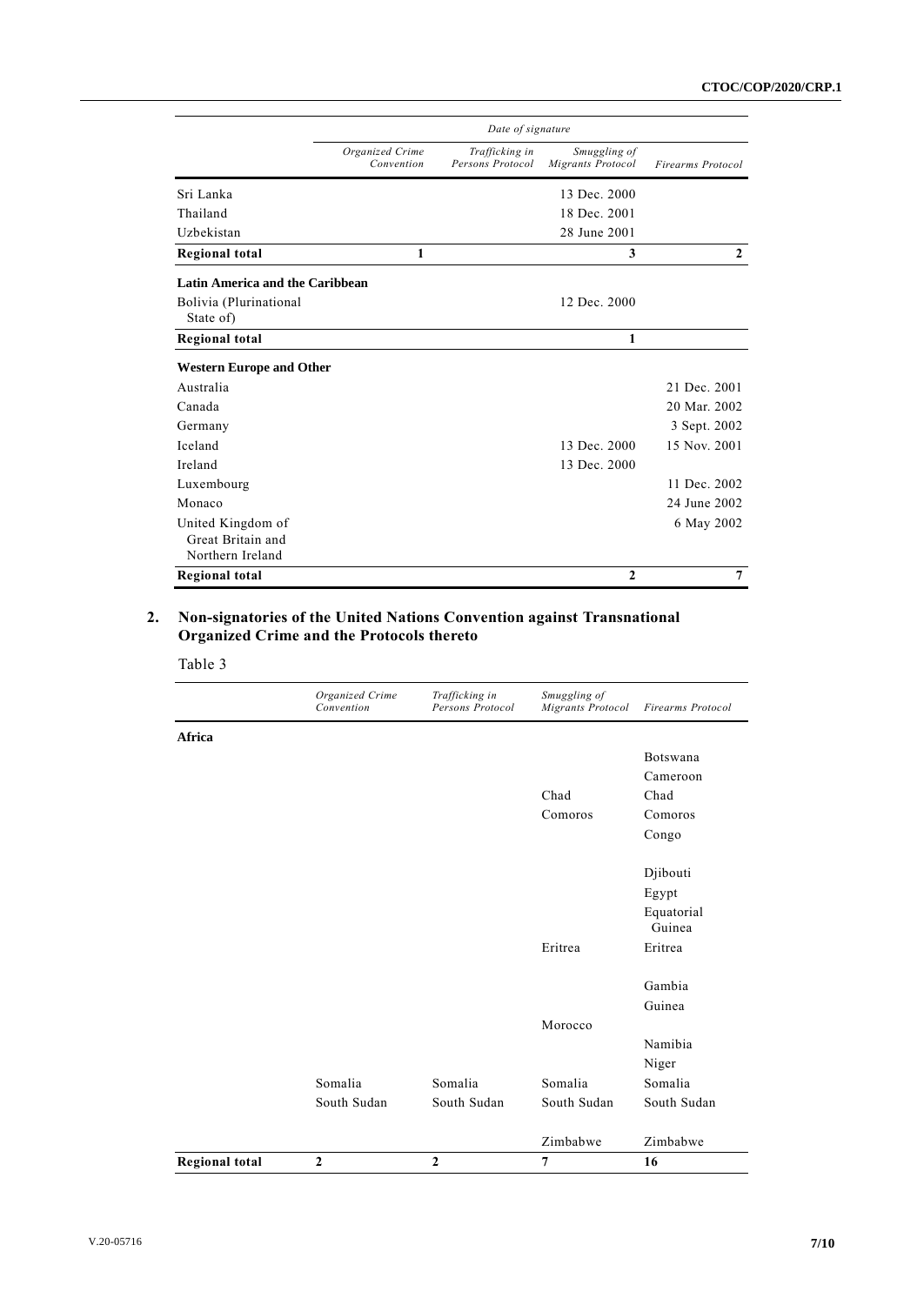|                       | Organized Crime<br>Convention | Trafficking in<br>Persons Protocol | Smuggling of<br>Migrants Protocol | <b>Firearms Protocol</b>          |
|-----------------------|-------------------------------|------------------------------------|-----------------------------------|-----------------------------------|
| Asia and the Pacific  |                               |                                    |                                   |                                   |
|                       |                               |                                    |                                   | Afghanistan                       |
|                       |                               |                                    |                                   | Bahrain                           |
|                       |                               |                                    | Bangladesh                        | Bangladesh                        |
|                       | Bhutan                        | Bhutan                             | Bhutan                            | Bhutan                            |
|                       |                               |                                    | Brunei                            | Brunei                            |
|                       |                               |                                    | Darussalam                        | Darussalam                        |
|                       |                               |                                    | China                             |                                   |
|                       |                               | Cook Islands                       | Cook Islands                      | Cook Islands                      |
|                       |                               |                                    | Democratic                        | Democratic                        |
|                       |                               |                                    | People's                          | People's                          |
|                       |                               |                                    | Republic of<br>Korea              | Republic of<br>Korea              |
|                       |                               |                                    |                                   |                                   |
|                       |                               |                                    |                                   | Indonesia                         |
|                       |                               |                                    | Iran                              | Iran                              |
|                       |                               |                                    | Jordan                            | Jordan                            |
|                       |                               |                                    |                                   | Kiribati                          |
|                       |                               |                                    |                                   | Kyrgyzstan                        |
|                       |                               |                                    | Malaysia                          | Malaysia                          |
|                       |                               |                                    | Maldives                          | Maldives                          |
|                       |                               | Marshall Islands                   |                                   | Marshall Islands Marshall Islands |
|                       |                               |                                    | Micronesia                        | Micronesia                        |
|                       |                               |                                    | (Federated                        | (Federated                        |
|                       |                               |                                    | States of)                        | States of                         |
|                       |                               |                                    |                                   | Myanmar                           |
|                       |                               |                                    | Nepal                             | Nepal                             |
|                       |                               | Niue                               |                                   | Niue                              |
|                       |                               | Pakistan                           | Pakistan                          | Pakistan                          |
|                       | Papua New                     | Papua New                          | Papua New                         | Papua New                         |
|                       | Guinea                        | Guinea                             | Guinea                            | Guinea                            |
|                       |                               |                                    |                                   | Philippines                       |
|                       |                               |                                    | Qatar                             | Qatar                             |
|                       |                               |                                    | Samoa                             | Samoa                             |
|                       |                               |                                    | Singapore                         | Singapore                         |
|                       | Solomon Islands               | Solomon Islands                    |                                   | Solomon Islands Solomon Islands   |
|                       |                               |                                    |                                   | Sri Lanka                         |
|                       |                               |                                    |                                   | State of Palestine                |
|                       |                               |                                    |                                   | Syrian Arab                       |
|                       |                               |                                    |                                   | Republic                          |
|                       |                               |                                    |                                   | Tajikistan                        |
|                       |                               |                                    |                                   | Thailand                          |
|                       |                               |                                    |                                   | Timor-Leste                       |
|                       |                               |                                    | Tonga                             | Tonga                             |
|                       | Tuvalu                        | Tuvalu                             | Tuvalu                            | Tuvalu                            |
|                       |                               |                                    | United Arab<br>Emirates           | United Arab<br>Emirates           |
|                       |                               |                                    |                                   | Uzbekistan                        |
|                       |                               | Vanuatu                            | Vanuatu                           | Vanuatu                           |
|                       |                               |                                    | Viet Nam                          | Viet Nam                          |
|                       |                               | Yemen                              | Yemen                             | Yemen                             |
| <b>Regional total</b> | $\overline{\mathbf{4}}$       | 10                                 | 25                                | 39                                |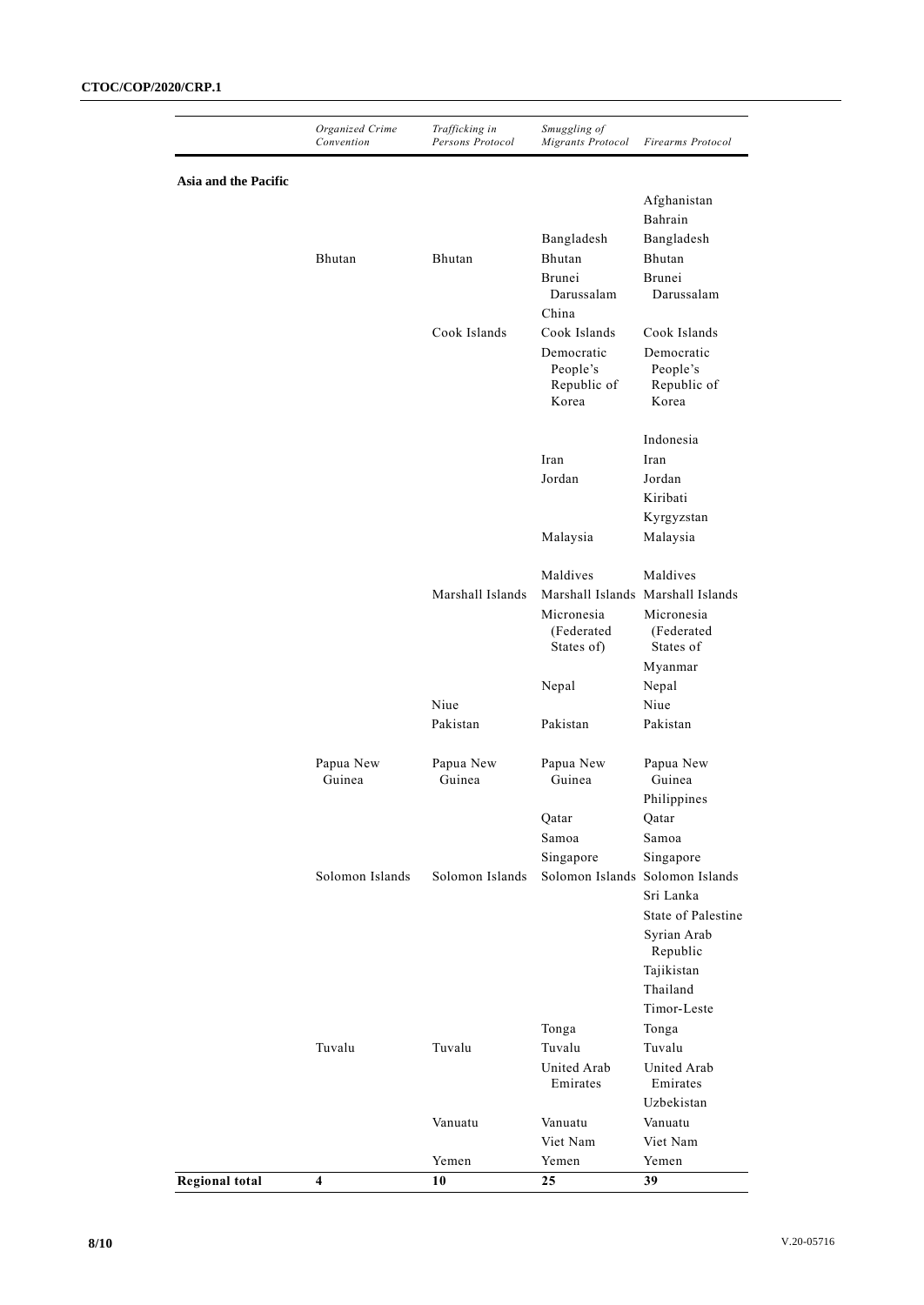|                                        | Organized Crime<br>Convention | Trafficking in<br>Persons Protocol | Smuggling of<br>Migrants Protocol | <b>Firearms Protocol</b>    |
|----------------------------------------|-------------------------------|------------------------------------|-----------------------------------|-----------------------------|
| <b>Eastern Europe</b>                  |                               |                                    |                                   |                             |
|                                        |                               |                                    |                                   | Georgia                     |
|                                        |                               |                                    |                                   | Russian<br>Federation       |
| <b>Regional total</b>                  |                               |                                    |                                   | $\overline{2}$              |
| <b>Latin America and the Caribbean</b> |                               |                                    |                                   |                             |
|                                        |                               |                                    |                                   | Belize                      |
|                                        |                               |                                    | Colombia                          | Colombia                    |
|                                        |                               |                                    | Saint Lucia                       | Saint Lucia                 |
|                                        |                               |                                    |                                   | Suriname                    |
| <b>Regional total</b>                  |                               |                                    | $\overline{2}$                    | $\overline{\mathbf{4}}$     |
| <b>Western Europe and Other</b>        |                               |                                    |                                   |                             |
|                                        |                               | Andorra                            | Andorra                           | Andorra                     |
|                                        |                               | Holy See                           | Holy See                          | Holy See                    |
|                                        |                               |                                    |                                   | Ireland                     |
|                                        |                               |                                    | Israel                            | Israel                      |
|                                        |                               |                                    |                                   | Malta                       |
|                                        |                               |                                    |                                   | New Zealand                 |
|                                        |                               |                                    |                                   | San Marino                  |
|                                        |                               |                                    |                                   | United States of<br>America |
| <b>Regional total</b>                  |                               | $\overline{2}$                     | 3                                 | 8                           |

### **D. Charts on the adherence status, per instrument**